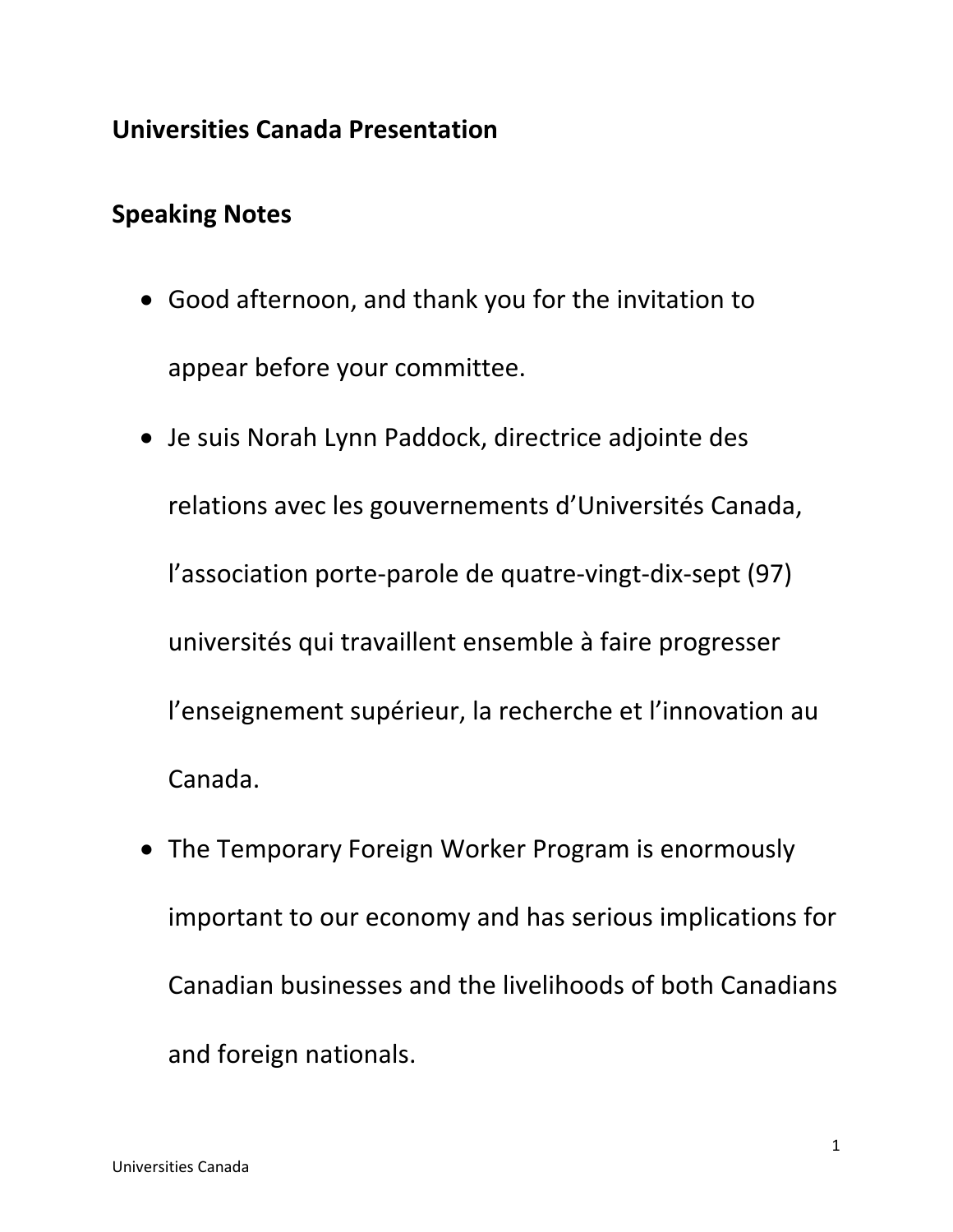• The use of this program by Canadian universities is unique and I appreciate this opportunity to share our perspective on the strategic value of highly skilled temporary foreign workers to Canada's economic growth agenda.

# **Canada's prosperity and the role of universities**

- Our long-term economic prospects are tied to strengthening our research and innovation performance, and universities are crucial players in advancing these objectives.
- A necessary condition for fulfilling this role is the ability to position Canada as a global hub for talent.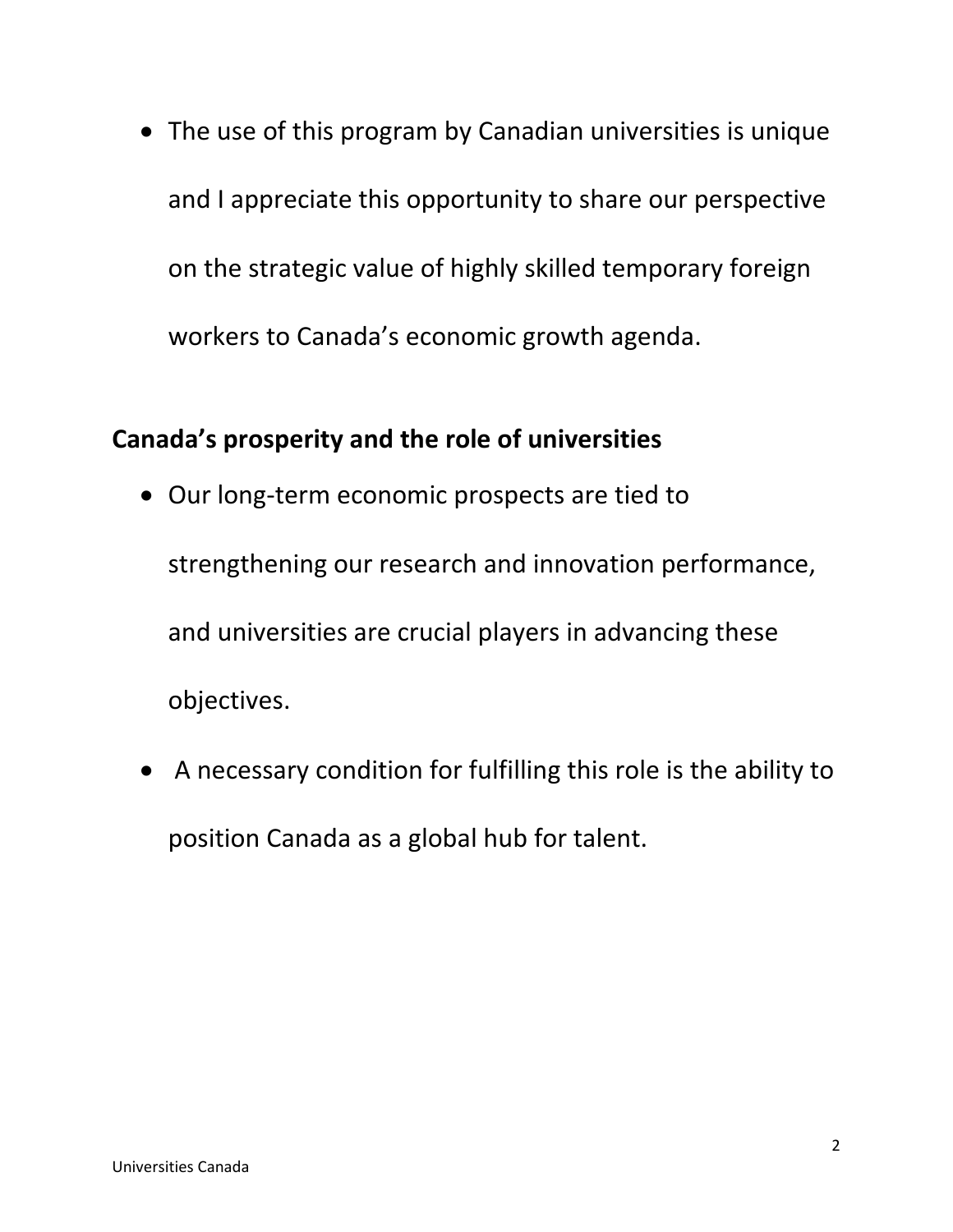- Efforts to attract top students, researchers and faculty take place in an extremely competitive playing field. Canada is often only one of many destinations under consideration by leading academics.
- The federal government recognizes the importance of policies and programs that support a strong global role in higher education and research collaboration.
- Le Fonds d'excellence en recherche Apogée Canada est un exemple d'un programme fédéral qui appuie l'excellence à l'échelle mondiale dans des domaines de recherche où le Canada dispose d'un leadership.
- Il y a d'autres programmes semblables tels que le Programme des chaires de recherche du Canada, et le Programme des chaires d'excellence en recherche du Canada.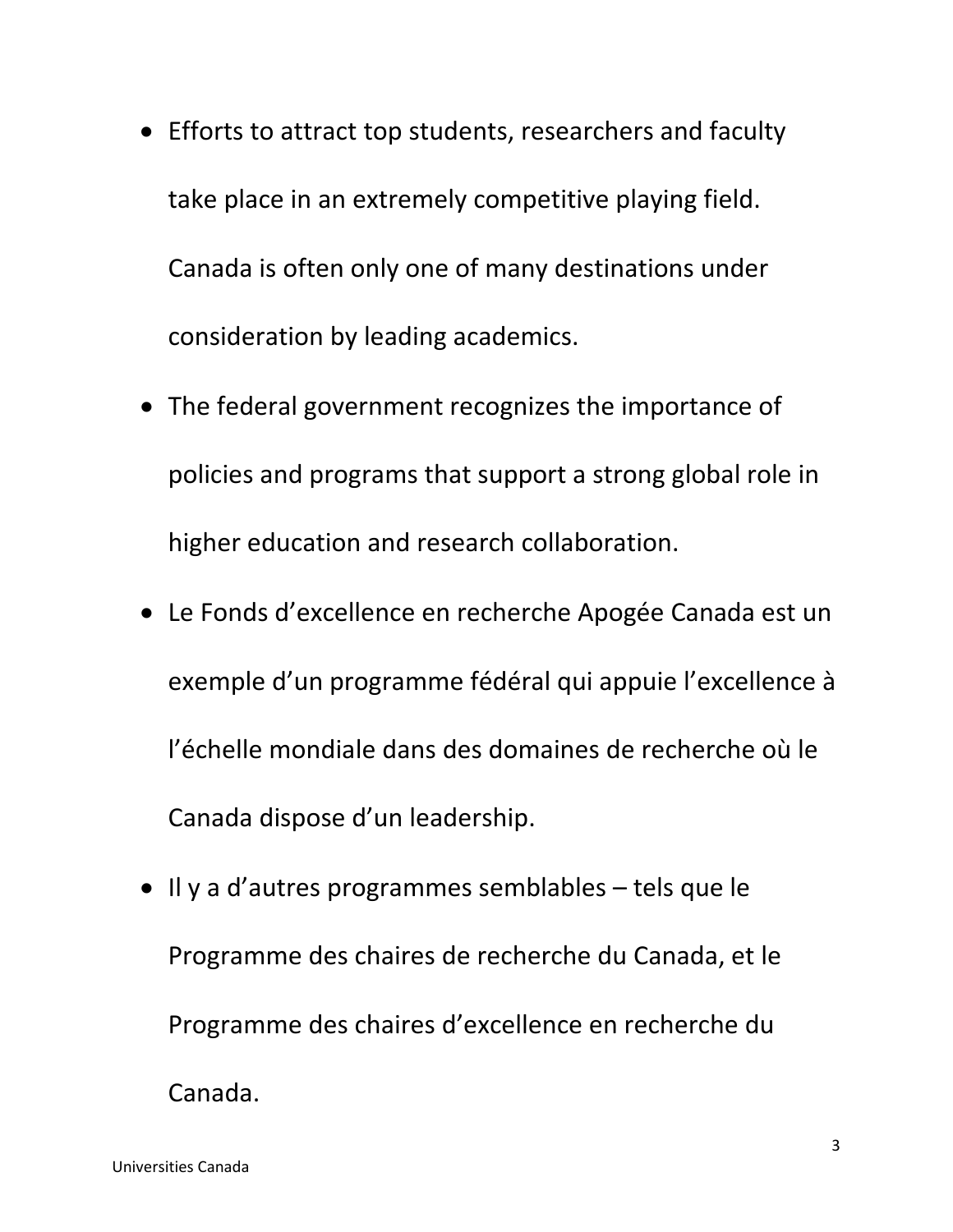- Nous devons attirer les meilleurs talents pour effectuer la recherche, quel que soit leur pays d'origine, pour avancer ces objectifs.
- Canada's universities are committed to developing and attracting talent – and sometimes that talent comes from abroad. Sometimes by chance – through a faculty hiring process that selects the best candidate, who happens to be a foreign national – or sometimes by design, when we host a visiting researcher to advance work on a research project that involves international collaborators.
- In both these instances, the Temporary Foreign Worker Program is used by universities to welcome highly sought after talent from around the world.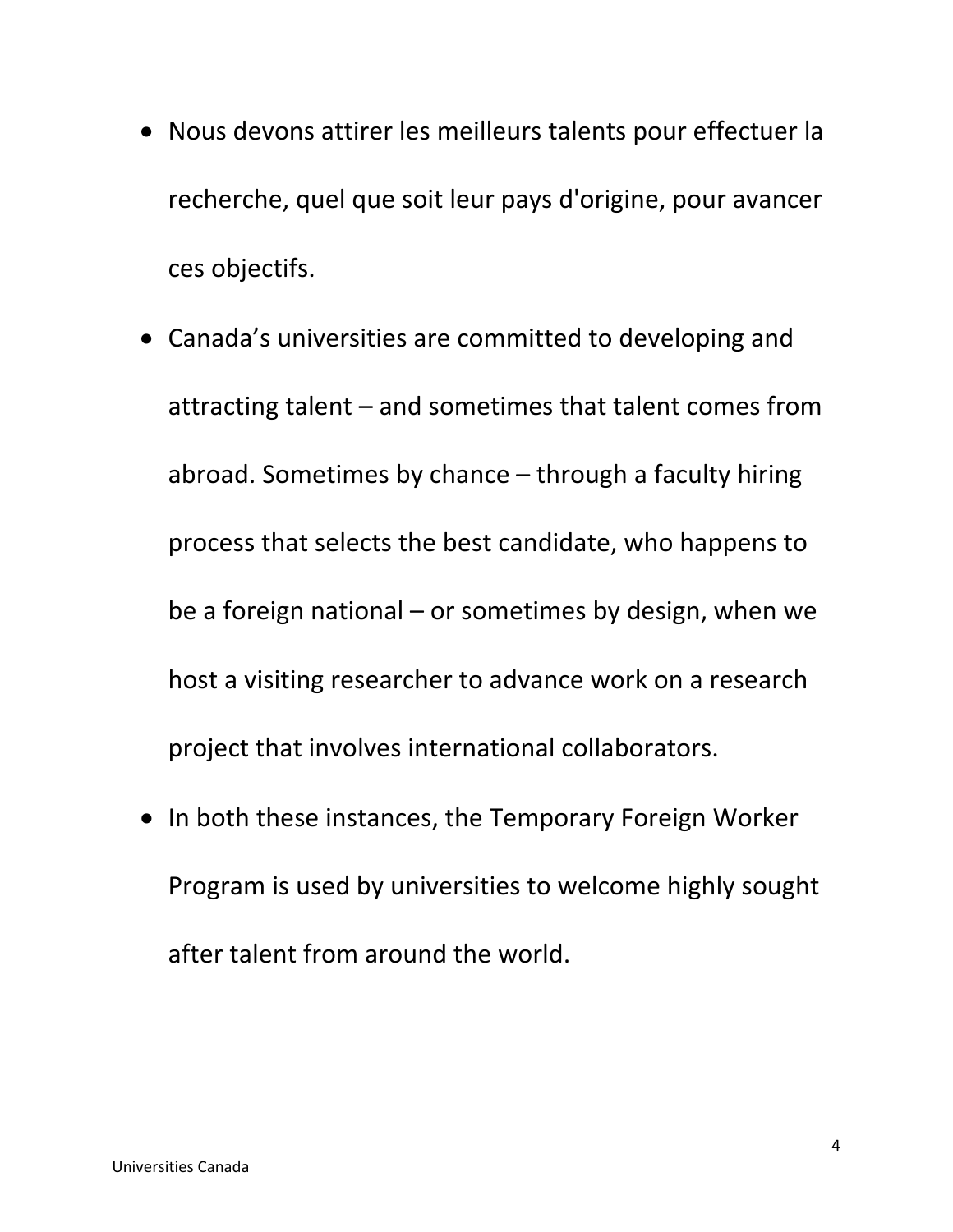#### **TFWP**

• Canada's universities participate in both streams of the TFWP – one that requires Labour Market Impact Assessments and is managed by Employment and Skills Development Canada, and the International Mobility Program, which is LMIA-exempt and managed by Immigration, Refugees and Citizenship Canada.

### **TFWP (LMIAs required)**

• Employees who require LMIAs include foreign faculty members, who have been hired through rigorous, meritbased competitions. In the majority of cases, the positive experiences they have on Canadian campuses lead them to apply for permanent residence.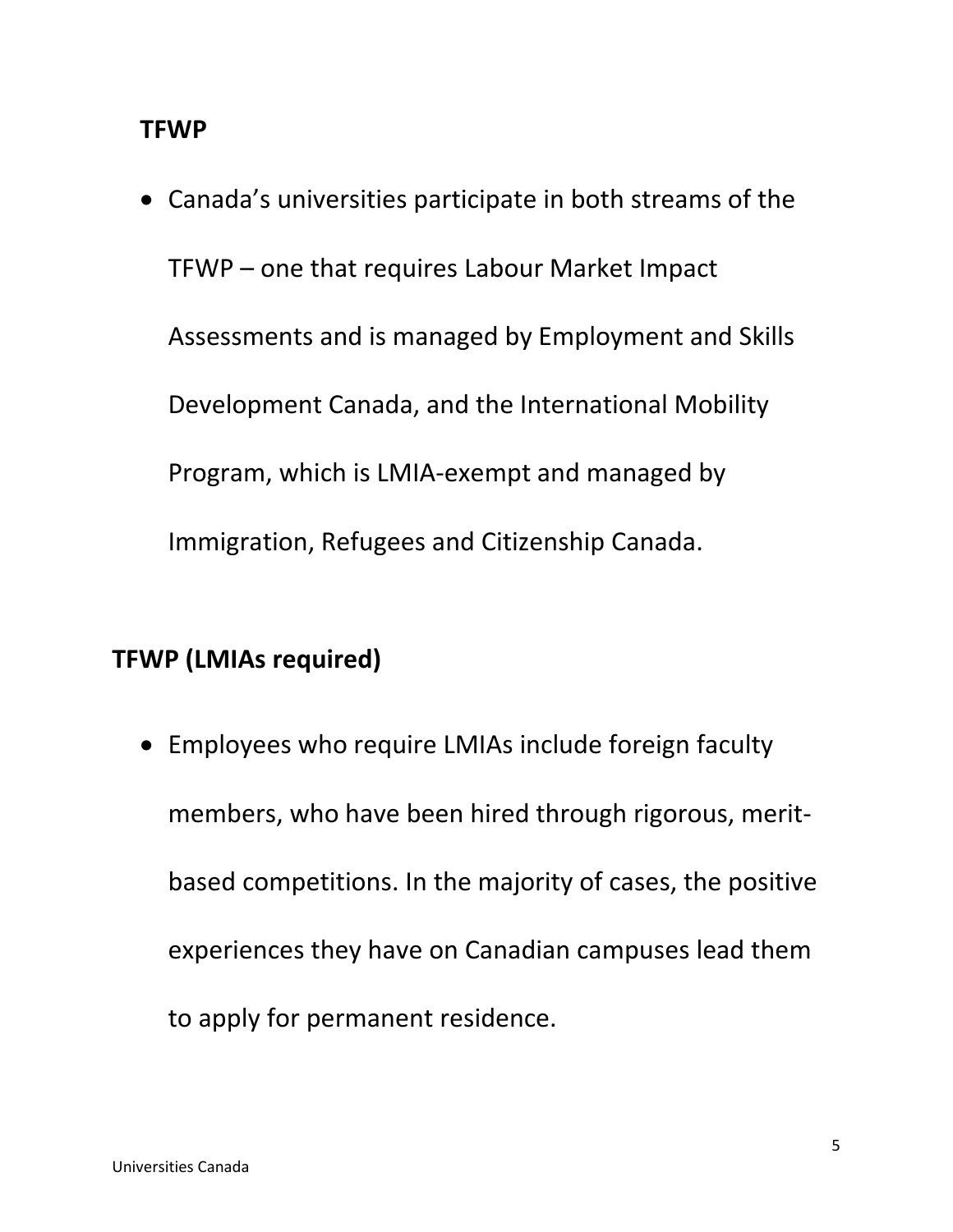- When a foreign academic is identified as the best candidate for a position, our institutions complete the LMIA application process. This outlines the rigorous hiring processes that universities undertake, including efforts to fill positions with Canadian citizens or permanent residents, thereby showing how the best possible candidates are selected.
- We have worked closely with departmental officials to modify this program stream to reflect the unique nature of academic hiring. However, there is room for further refinement.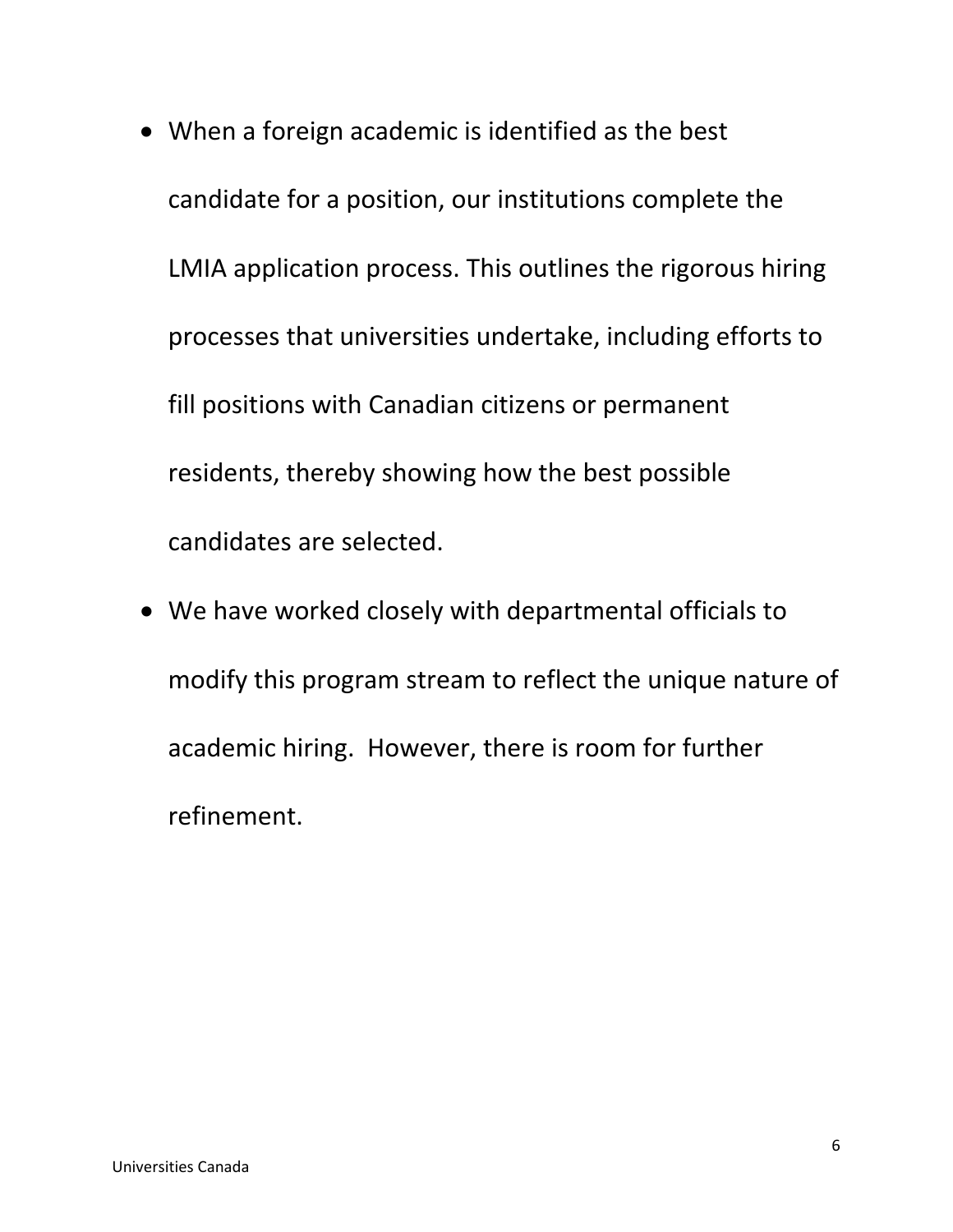# **IMP (LMIA-exempt)**

- Post-graduation work permit holders make up a significant number of those in the LMIA-exempt stream, known as the International Mobility Program.
- These are our former students we are proud to have offered them a world-class university education and to have contributed to the creation of a large pool of potential permanent residents who are highly qualified, with Canadian credentials and work experience.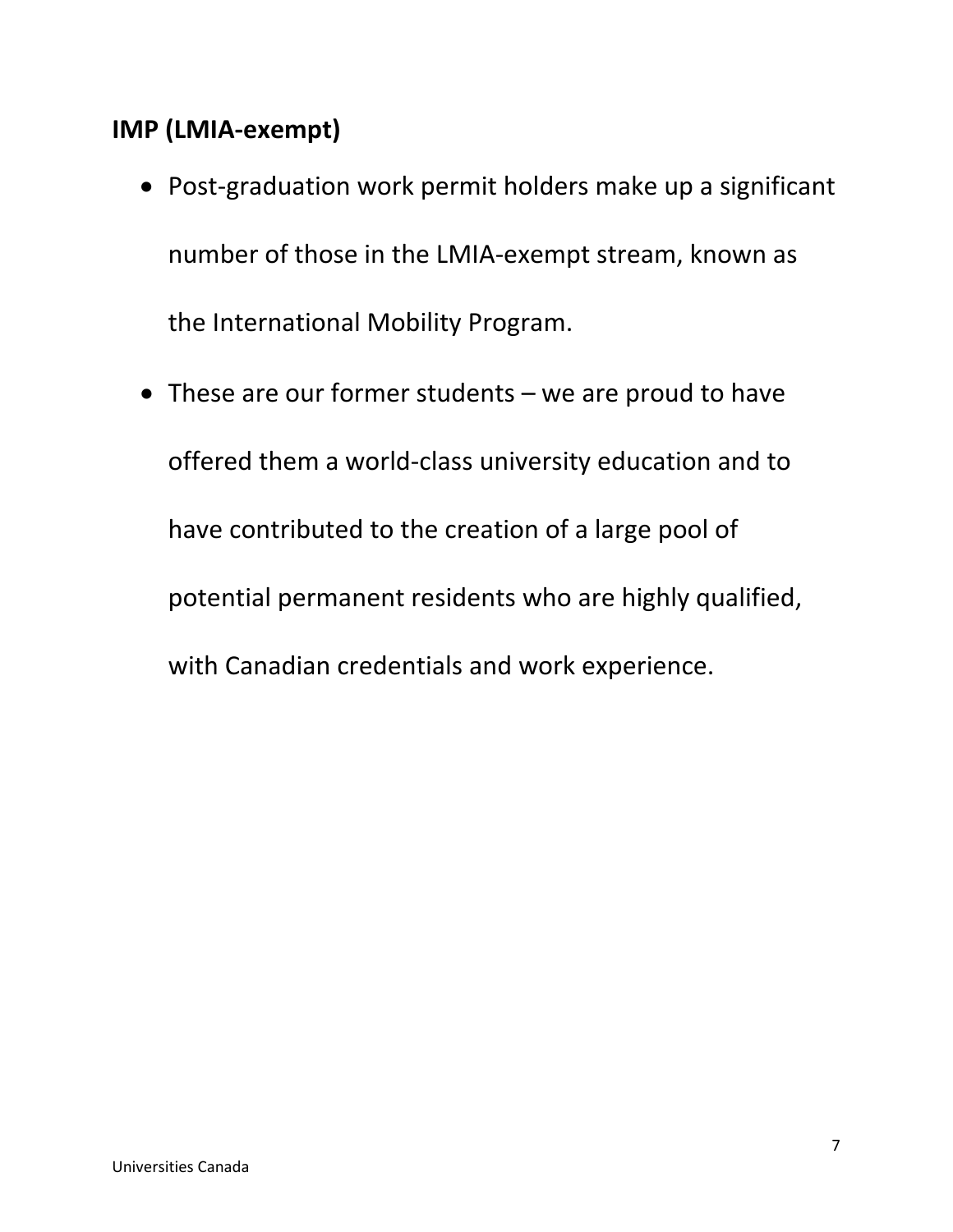• We have welcomed the Minister of Immigration, Refugees and Citizenship's recent comments in response to concerns about the impact of the Express Entry system on the ability of international student graduates to access permanent residence. We look forward to the results of the Express Entry review launched by the Minister and agree that clear pathways to permanent residences are an important complement to globally competitive temporary immigration programs.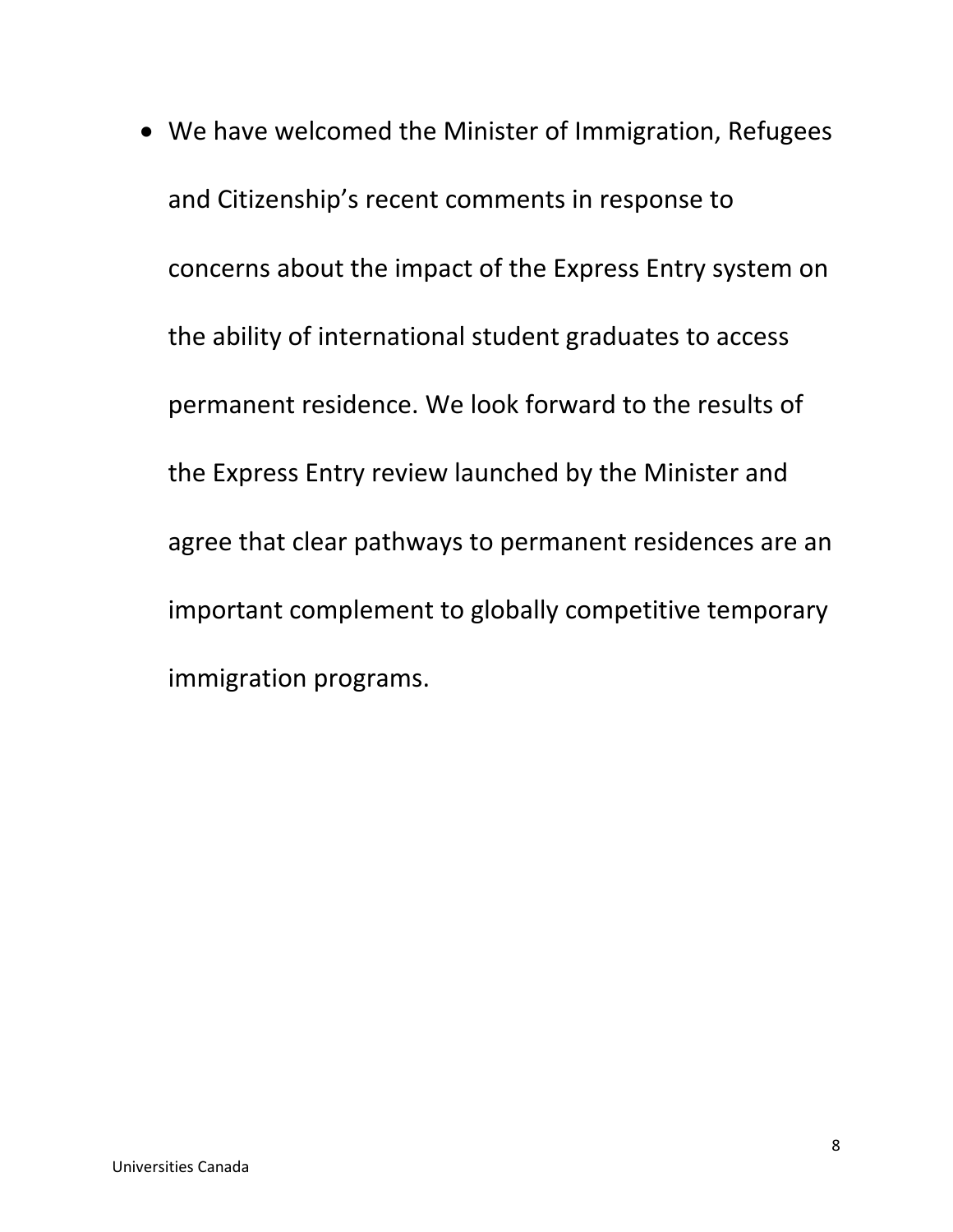• We also use the IMP to host a wide range of academic talent on Canadian campuses for teaching and research purposes, including visiting scholars and research chairholders. These individuals are exempt from LMIAs given their particular contributions to Canadian interests.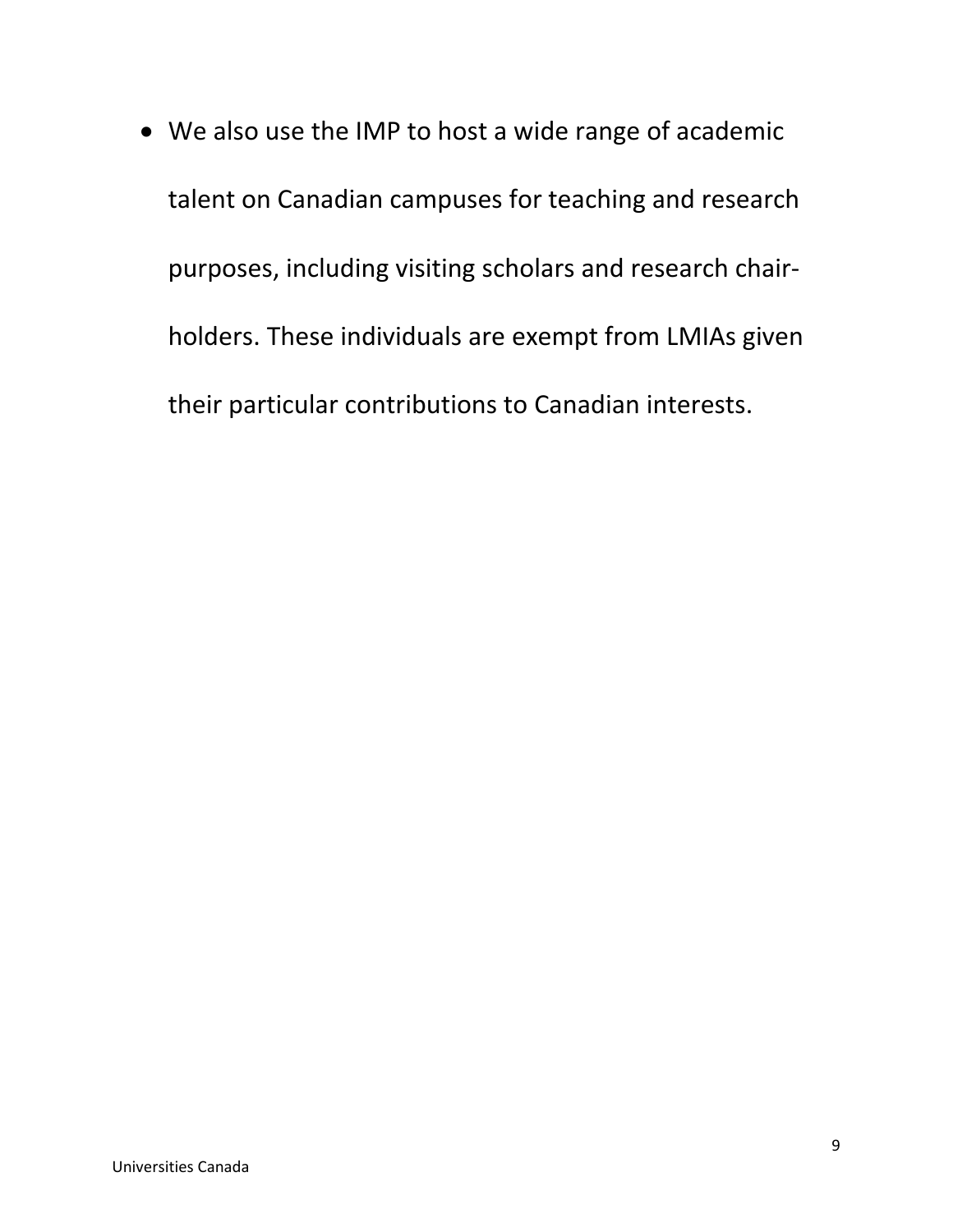# **Recommendation**

- The IMP, which offers a simplified process for the hiring of certain foreign nationals, aims to provide competitive advantages to Canada.
- Given that a large portion of foreign academics are already LMIA-exempt under the IMP, including faculty who hold American citizenship and all research chair holders, we believe it is worth considering extending this exemption to all forms of foreign academic hiring, including faculty members. This would help to ensure that Canada continues to attract the best talent, regardless of country of origin, to strengthen our higher education, research and innovation agendas.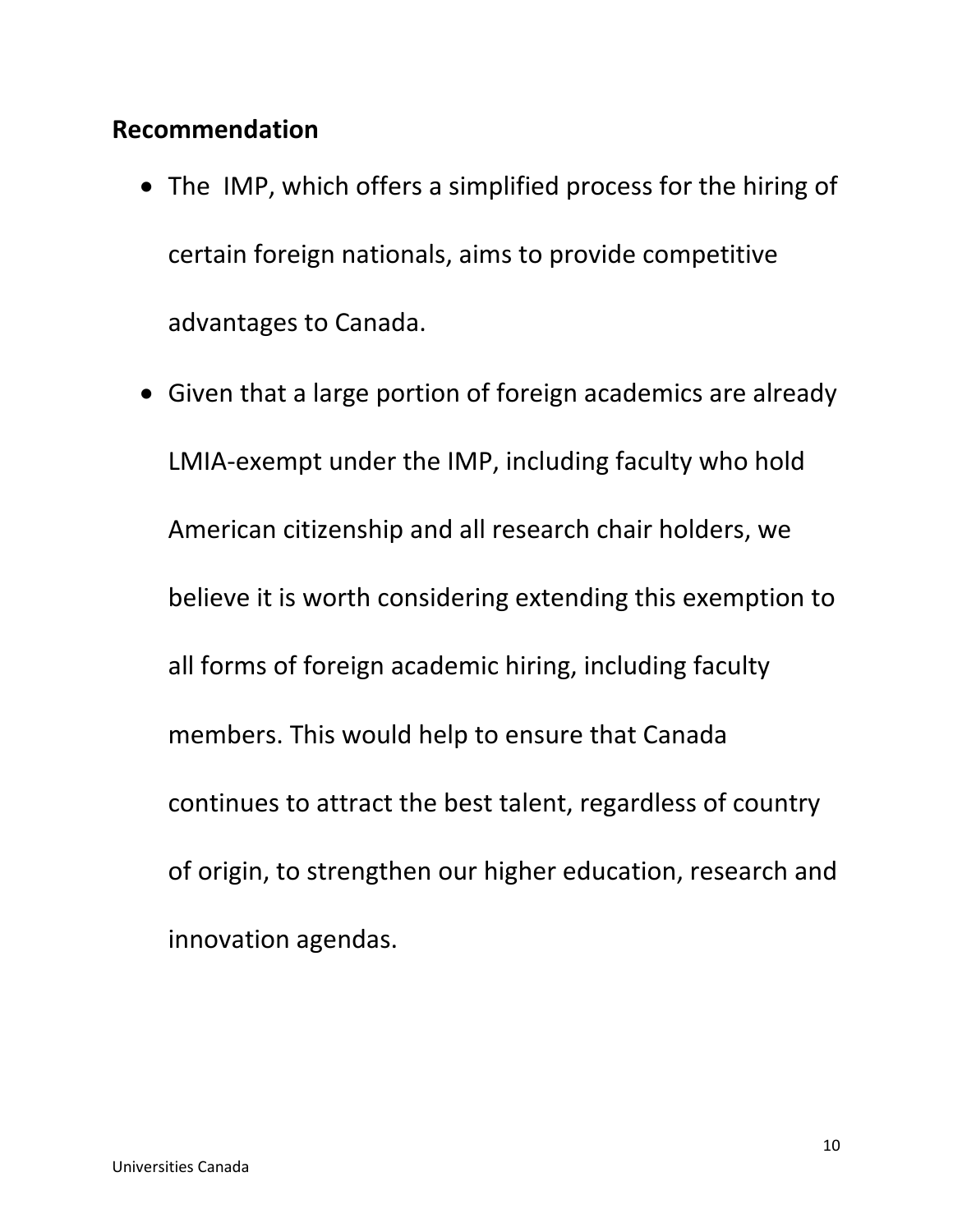## **Innovation Agenda**

- Facilitating the flow of this type of high quality talent is integral to the government's plan to develop an Innovation Agenda that contributes to Canada's long-term economic growth.
- Universités Canada participera activement aux examens fédéraux de la science, de l'innovation et de la croissance économique afin de faire progresser sa vision d'un Canada novateur et inclusif, et discuter de la manière dont les universités peuvent apporter des solutions.
- We know the government is committed as part of the Innovation Agenda to being a magnet for global talent.